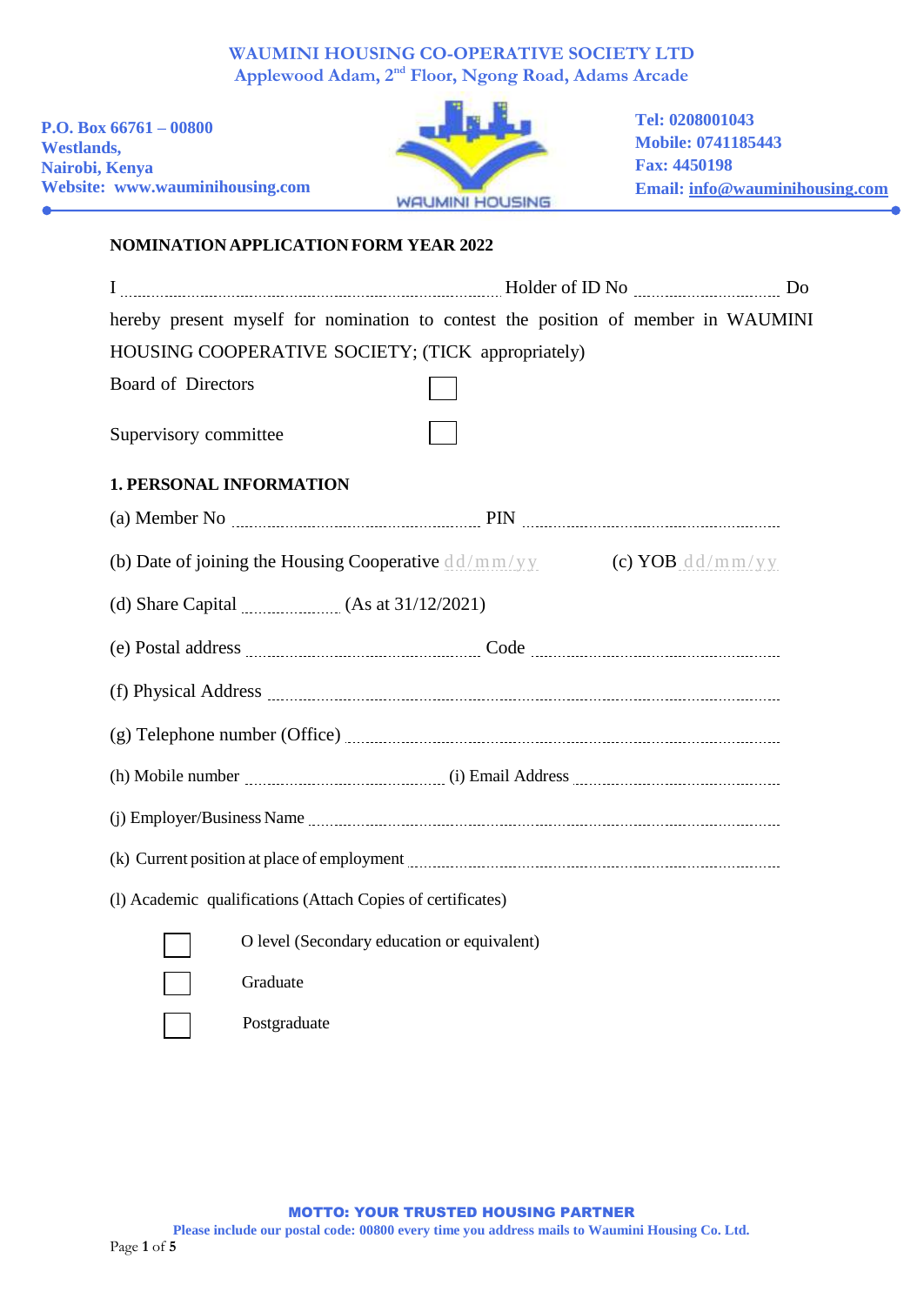(m) Professional qualifications



**Certificate** 

Diploma

(n) Any other qualifications

### **2. LEARDERSHIP POSITION HELD**

| <b>Name of Organization</b> | <b>Position Held</b> | From | To | <b>Achievements</b> |
|-----------------------------|----------------------|------|----|---------------------|
|                             |                      |      |    |                     |
|                             |                      |      |    |                     |
|                             |                      |      |    |                     |
|                             |                      |      |    |                     |
|                             |                      |      |    |                     |
|                             |                      |      |    |                     |

### **3. PAST AND CURRENT DIRECTORSHIP HELD**

| <b>Name of Institution</b> | <b>Position Held</b> | From | <b>To</b> |
|----------------------------|----------------------|------|-----------|
|                            |                      |      |           |
|                            |                      |      |           |
|                            |                      |      |           |
|                            |                      |      |           |
|                            |                      |      |           |

### **4. MEMBERSHIP OF PROFFESIONAL BODIES**

| <b>Name of the Institution</b> | <b>Membership Number</b> | <b>Comments</b> |
|--------------------------------|--------------------------|-----------------|
|                                |                          |                 |
|                                |                          |                 |
|                                |                          |                 |
|                                |                          |                 |
|                                |                          |                 |

### **5. LEADERSHIP AND INTEGRITY (VALID)**

- 1. Tax Compliance Certificate (KRA)
- 2. Ethics Anticorruption Commission (EACC) clearance
- 3. Higher Education Loans Board (HELB) clearance
- 4. Good Conduct Certificate (CID)
- 5. Credit Reference Bureau (CRB) clearance

(Attach Copies)

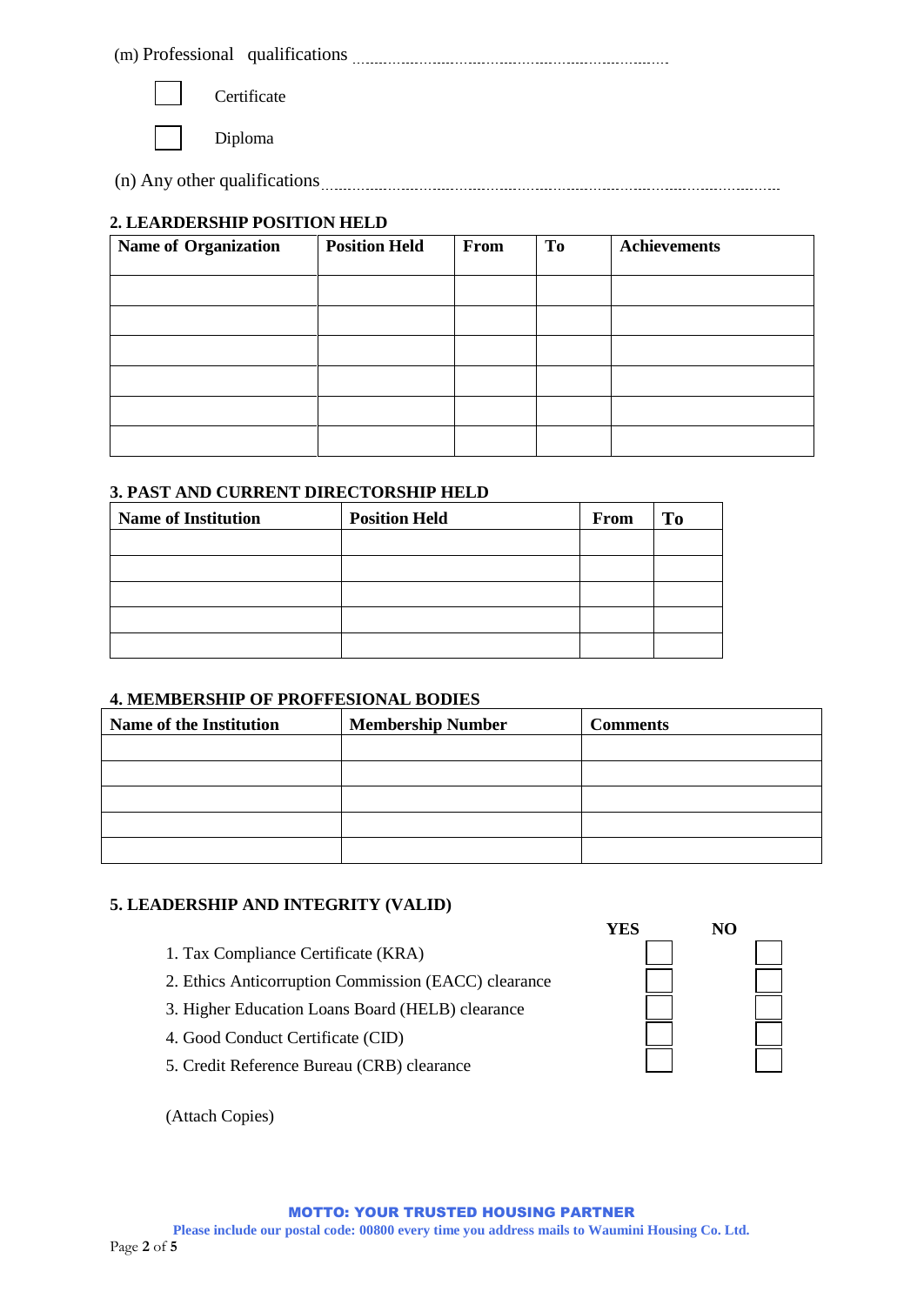# **6. QUESTIONNAIRE**

| 6.1 Have you at any time been convicted of any criminal offence in any country/ Jurisdiction?<br>If so, give particulars of the country/court which you were convicted,<br>No<br>Yes                                                                                            |
|---------------------------------------------------------------------------------------------------------------------------------------------------------------------------------------------------------------------------------------------------------------------------------|
| 6.2 Have you, or any entity with which you have been involved, been censured, disciplined,<br>warned as to future conduct, or publicly criticized by any regulatory authority or any<br>professional body in any country? Yes<br>N <sub>o</sub>                                 |
| 6.3 Have you, or has any entity with which you are involved, or have been a director,<br>shareholder or manager, been the subject of an Investigation, in any country, by a<br>government department or agency, Professional association or other regulatory body?<br>No<br>Yes |
| 6.4 Have you ever been dismissed from any employment, or been subject to Disciplinary<br>proceedings by your employer or barred from joining any Profession or occupation?<br>$\overline{N_{0}}$<br>Yes                                                                         |
| 6.5 Have you failed to satisfy any debt adjudged due and payable by you on an order of court, or<br>have you made any compromise arrangement with your creditors within the last 10 years?<br>Yes<br>N <sub>o</sub>                                                             |
| 6.6 Have you ever been declared bankrupt by a court of law or has a bankruptcy petition ever been<br>served on you? Yes<br>N <sub>o</sub>                                                                                                                                       |
| 6.7 Have you ever been held liable by a court of law, for any fraud or other Misconduct?<br>Yes<br>No                                                                                                                                                                           |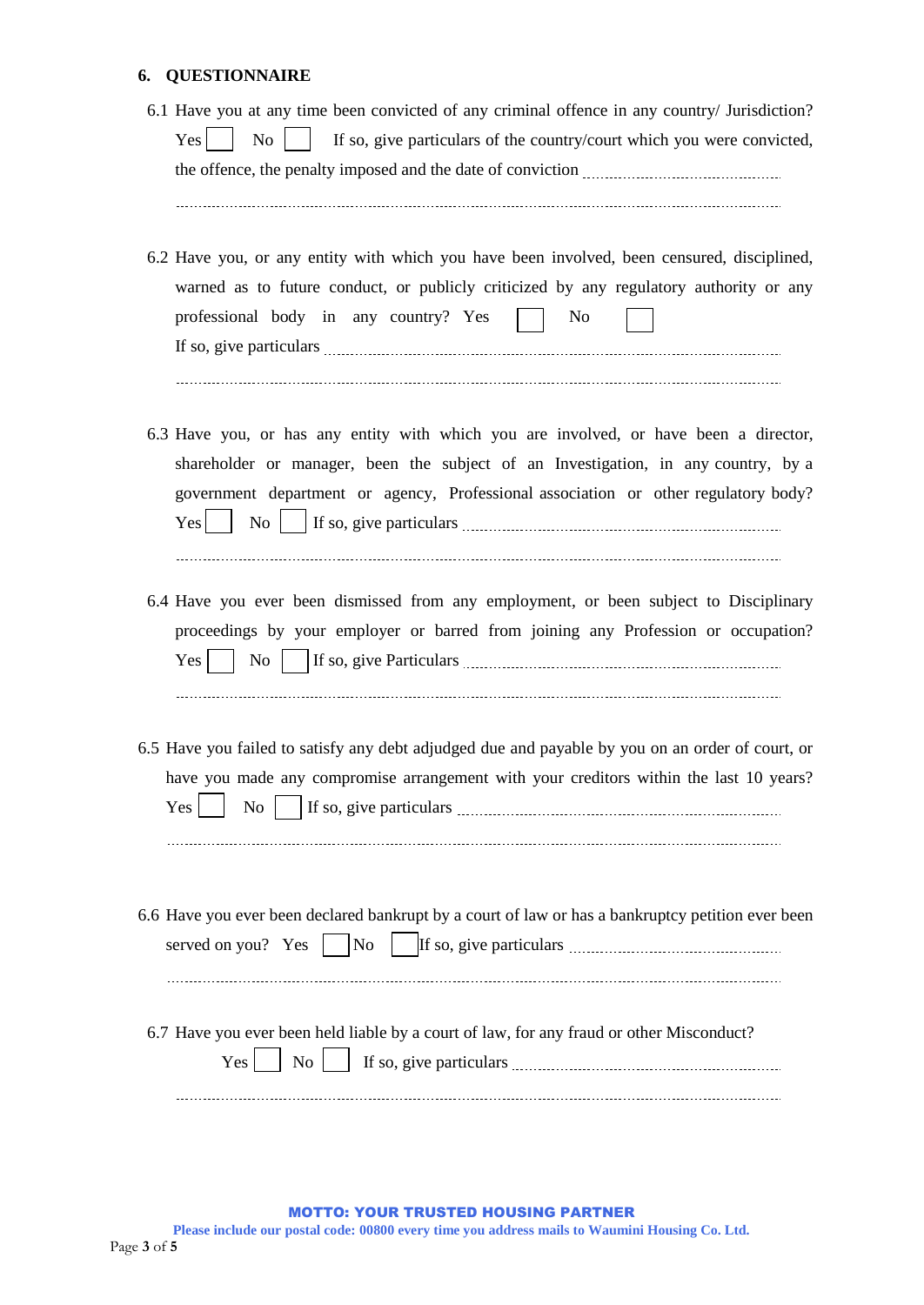|             | 6.8 Has any entity with which you were associated as a director, shareholder or manager in any<br>country made any compromise or arrangement with its creditors, been wound up or<br>otherwise ceased business trading either while you were associated with it or within one year |            |    |           |                          |                         |
|-------------|------------------------------------------------------------------------------------------------------------------------------------------------------------------------------------------------------------------------------------------------------------------------------------|------------|----|-----------|--------------------------|-------------------------|
|             | after you ceased to be associated with it? $\Big $ $\Big $ is                                                                                                                                                                                                                      |            |    |           |                          | If so, give particulars |
|             |                                                                                                                                                                                                                                                                                    |            |    |           |                          |                         |
|             | 6.9 Are you presently, or do you, other than in a professional capacity, expect to be engaged in<br>any litigation in any country? Yes                                                                                                                                             |            | No |           | If so, give particulars? |                         |
|             | 6.10 Have you or any entity or person you are associated with ever done business with the<br>society? Yes                                                                                                                                                                          | No         |    |           |                          |                         |
|             | 6.11 Are you a member of any other HOUSING COOPERATIVE? Yes<br>yes, which one?                                                                                                                                                                                                     |            |    |           |                          | If                      |
|             | 6.12 Is there any additional information which you consider relevant for the consideration of<br>your suitability or otherwise for the position(s) held/to be held? E.g. having issued                                                                                             |            |    |           |                          |                         |
|             | $\sim$                                                                                                                                                                                                                                                                             |            |    |           |                          |                         |
|             | 6.13 Provide two Referees of good standing who would be able to provide a reference on your<br>personal and professional integrity. The referees must not be related to you, and should have<br>known you for at least two years and should be members of the Housing Cooperative. |            |    |           |                          |                         |
|             | (Referee to fill below)                                                                                                                                                                                                                                                            |            |    |           |                          |                         |
| <b>Name</b> |                                                                                                                                                                                                                                                                                    | <u>Mno</u> |    | Signature | Date                     |                         |
|             |                                                                                                                                                                                                                                                                                    |            |    |           |                          |                         |
|             |                                                                                                                                                                                                                                                                                    |            |    |           |                          |                         |

 $\overline{\phantom{a}}$